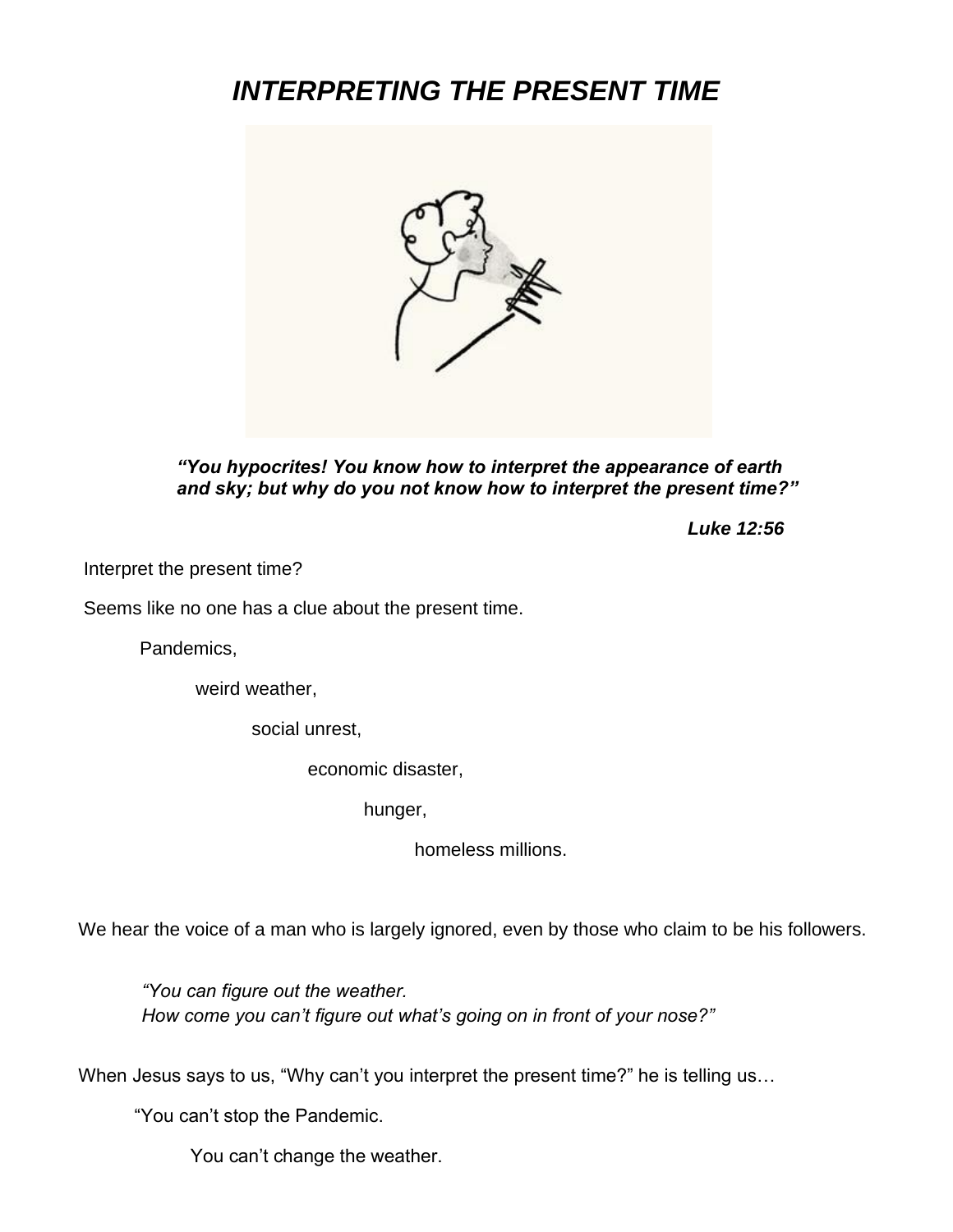You can't quiet the rage of the suffering masses,

The economic melt-down is beyond your control.

But one thing you can do:

You can get your own act together."

To get our act together, in the face of the growing chaos, there are two things we can do:

We can get right with our neighbor.

We can get right with God.

### **We can get right with our neighbor.**



*So if you are offering your gift at the altar, and there remember that your brother has something against you, leave your gift there before the altar and go;* 

*first be reconciled to your brother, and then come and offer your gift.*

*Make friends quickly with your accuser, while you are going with him to court, lest your accuser hand you over to the judge, and the judge to the guard, and you be put in prison; truly, I say to you, you will never get out till you have paid the last penny.*

*Matthew 5:23-26*

Now is the time to take care of it.

To make things right with the one we have wronged.

To change our attitude toward the people we've ignored and despised.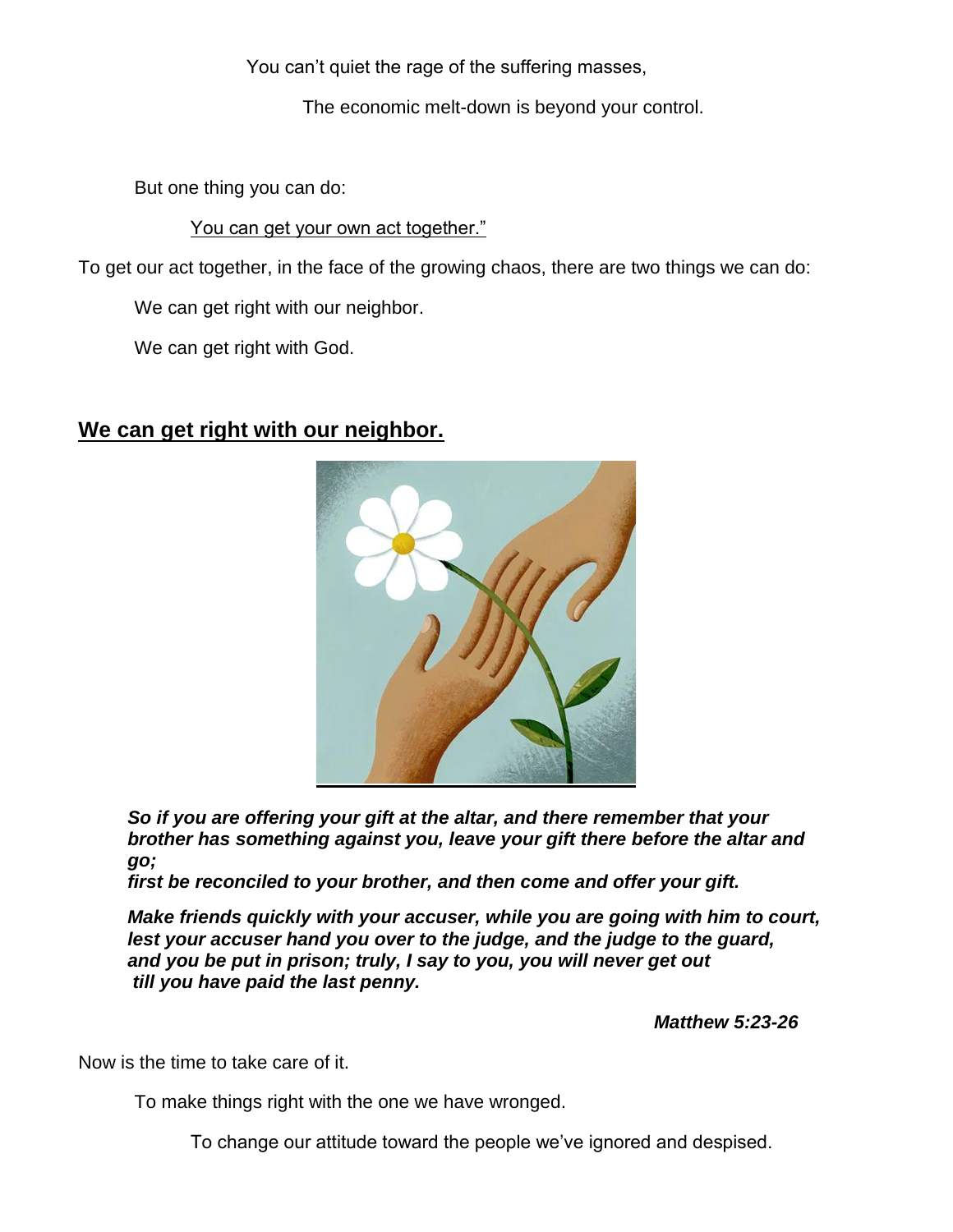To pay attention to the "Lazarus" who keeps calling on the phone.

To send some money to help feed the hungry.

## **We can get right with our God.**



*"The time is fulfilled, the Kingdom of God is at hand. Repent, and believe the good news."*

#### *Mark 1:15*

Every time Jesus uses the word "Repent" he is telling us to get right with God.

*There were some present at that very time who told him of the Galileans whose blood Pilate had mingled with their sacrifices.*

*And he answered them, "Do you think that these Galileans were worse sinners than all the other Galileans, because they suffered thus? I tell you, No; but unless you repent you will all likewise perish.*

*Or those eighteen upon whom the tower in Silo'am fell and killed them, do you think that they were worse offenders than all the others who dwelt in Jerusalem?*

*I tell you, No; but unless you repent you will all likewise perish."*

 *Luke 13:1-5*

"Repent" means turn around and pay attention to what God has to say.

To confess our hardness of heart.

To cry out for forgiveness.

To get under the Master's yoke and learn humility.